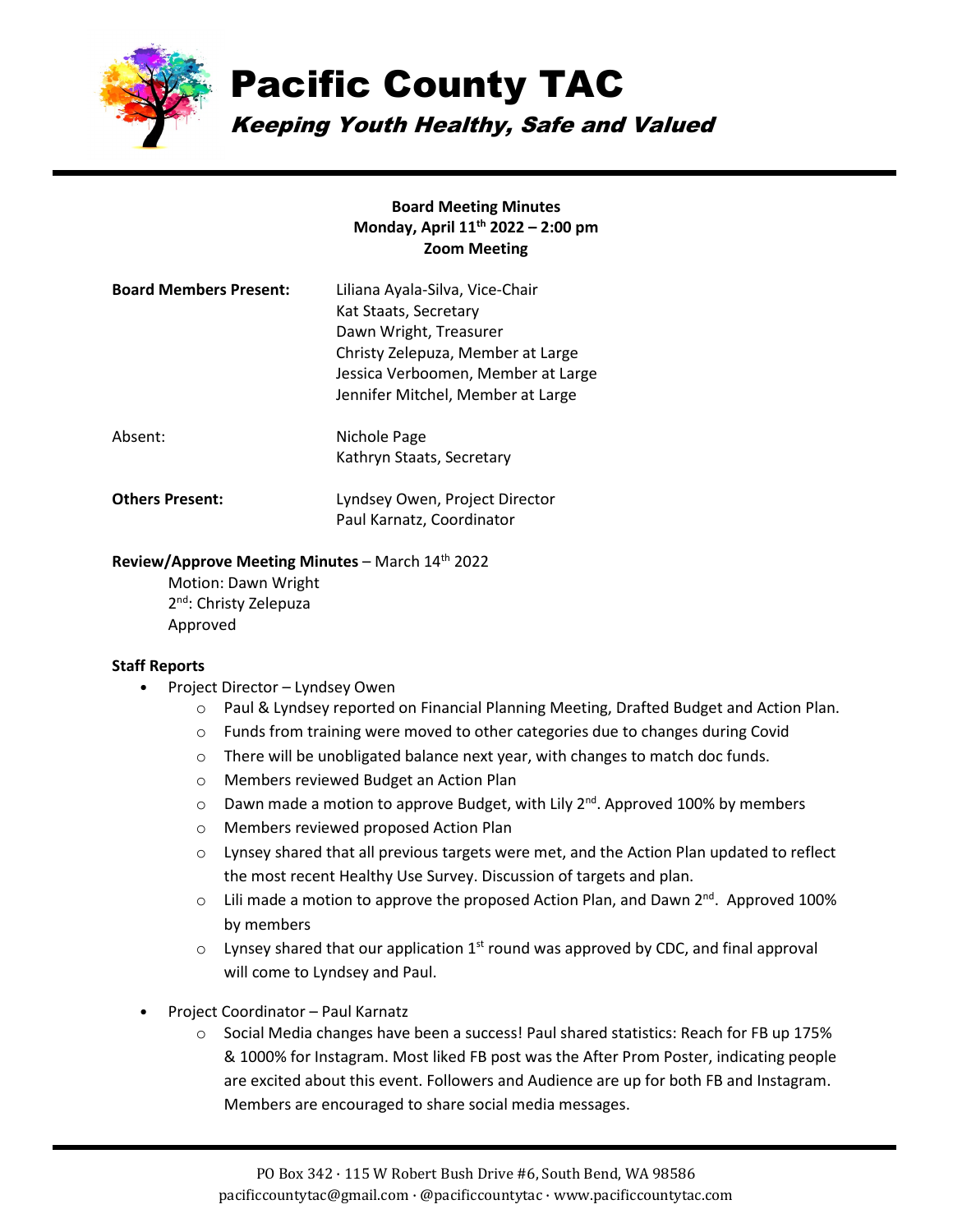

# Pacific County TAC

## Keeping Youth Healthy, Safe and Valued

- o Paul shared that he Boosted Instagram with positive results
- o Financial Planning Meeting discussion.
- o Prevention Consulting with Raymond PD and South Bend PD has been signed, PCSO is still going over their agreement
- o TAC flag has been purchased and available for use on request by members.
- o New rack cards have been purchased.
- $\circ$  We have 4 new members who will be introduced at the Gen meeting, and recruitment packets have been updated and are available for members to shar.
- $\circ$  A bank account has been set up on Pay Pal for donations, with a link on the TAC page, as well as a scannable QR code.
- o -Match Tracking and Expense Spreadsheet shared and discussion.
- $\circ$  Lifeline spreadsheet will be updated with newest information and updated to TAC format.
- o We are spending within our limits, with a credit from Coordinators position being vacant for a short period. Paul will update Feb, March and April once format has been resolved.
- o -Match Tracking
- $\circ$  Harvest Festival was a huge success, both for Match Tracking and attendance, and there will be planning for next year event. 74,000.00+ in match funds
- o Holiday Party information will be added soon
- o Discussion of carry over for Match Surplus

### **Grant Management**

- Expense Tracking
	- $\circ$  Lyndsey shared document that showed proposed budget changes for this fiscal year.
	- **Match Tracking** 
		- o Harvest Festival added over 65k in matching funds
		- $\circ$  Will add holiday party, drug take back and After Prom Party for next meeting
- Funding Requests no funding request

### **Youth Liaisons**

o Raymond introduced Samantha. Willapa Valley and South Bend will pull from Drug Busters an Peer Helpers respectively for their liaison.

### **Other Business**

- Drug Take Back Event, April 30 from 10 2
- Discussion: R2R has this in their Action Plan as a deliverable, but have not been available for planning. TAC will host the event as planned, with the understanding that there will need to be